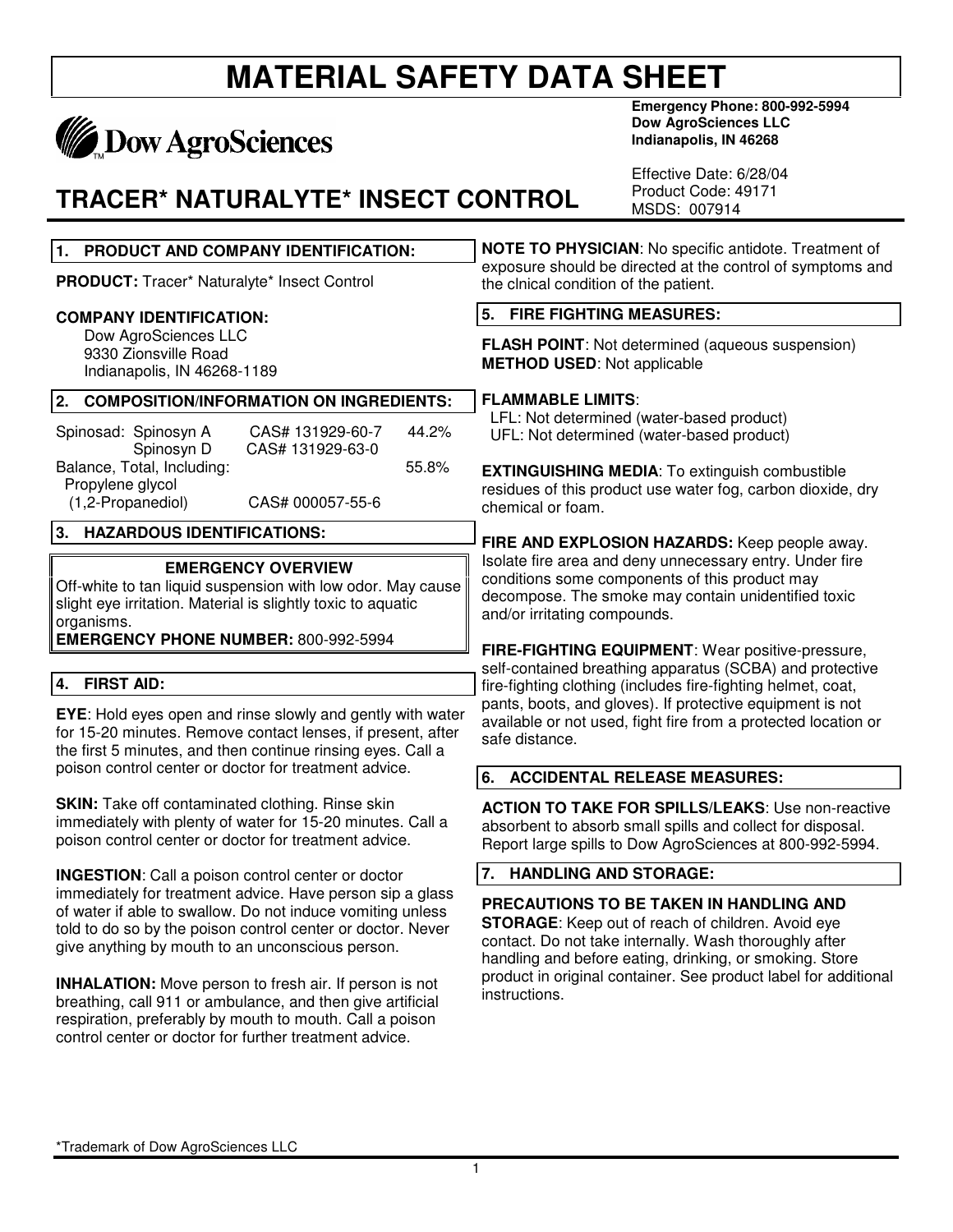### **MATERIAL SAFETY DATA SHEET Emergency Phone: 800-992-5994**

\*Trademark of Dow AgroSciences LLC

# **TRACER\* NATURALYTE\* INSECT CONTROL**

**8. EXPOSURE CONTROLS/PERSONAL PROTECTION:**

These precautions are suggested for conditions where the potential for exposure exists. Emergency conditions may

Propylene glycol: AIHA WEEL is 10 mg/M<sup>3</sup> for total vapor

Spinosad: Dow AgroSciences Industrial Hygiene Guide is

**ENGINEERING CONTROLS**: Provide general and/or local exhaust ventilation to control airborne levels below the

**RECOMMENDATIONS FOR MANUFACTURING, COMMERCIAL BLENDING, AND PACKAGING**

**STABILITY (CONDITIONS TO AVOID):** Thermally stable at typical use temperatures. Some components of this product can decompose at elevated temperatures.

**Dow AgroSciences LLC Indianapolis, IN 46268**

Effective Date: 6/28/04 Product Code: 49171 MSDS: 007914

**INCOMPATIBILITY (SPECIFIC MATERIALS TO AVOID):** None known

**HAZARDOUS DECOMPOSITION PRODUCTS**: Hazardous decomposition products depend upon temperature, air supply, and the presence of other materials.

**HAZARDOUS POLYMERIZATION:** Not known to occur.

#### **11. TOXICOLOGICAL INFORMATION:**

**10. STABILITY AND REACTIVITY:**

**POTENTIAL HEALTH EFFECTS:** This section includes possible adverse effects, which could occur if this material is not handled in the recommended manner.

**EYE**: May cause slight eye irritation. Corneal injury is unlikely. May cause pain disproportionate to the level of irritation to eye tissues.

**SKIN:** Prolonged contact may cause slight skin irritation with local redness. The  $LD_{50}$  for skin absorption in rabbits is >5000 mg/kg. Prolonged skin contact is unlikely to result in absorption of harmful amounts. Did not cause allergic skin irritation or reactions when tested in guinea pigs.

**INGESTION:** Very low toxicity if swallowed. The oral LD<sub>50</sub> for rats and mice is >5000 mg/kg. Harmful effects not anticipated from swallowing small amounts.

**INHALATION:** No adverse effects are anticipated from single exposure to mist. The aerosol  $LC_{50}$  for rats is  $>5.0$ mg/L for 4 hours (limit test).

**SYSTEMIC (OTHER TARGET ORGANS) EFFECTS:** Repeated exposure did not product systemic toxicity when applied to the skin of rabbits.

**CANCER INFORMATION:** Spinosad did not cause cancer in laboratory animals.

**TERATOLOGY (BIRTH DEFECTS):** Spinosad did not cause birth defects in laboratory animals.

 $\mathfrak{p}$ 

**BOILING POINT: 100°C (212°F) water** 

**PHYSICAL STATE**: Liquid suspension **ODOR**: Low odor **DENSITY**: 1.09 g/ml **SOLUBILITY IN WATER**: Dispersible **VAPOR PRESSURE**: Similar to water

### **APPEARANCE**: Off-white to light tan

**EYE/FACE PROTECTION:** Use of safety glasses is recommended.

require additional precautions.

**May Dow AgroSciences** 

**EXPOSURE GUIDELINES:**

and aerosol.

**WORKERS:**

 $0.3 \text{ mg/M}^3$ , TWA.

exposure guidelines.

**SKIN PROTECTION**: Use gloves chemically resistant to this material when prolonged or frequently repeated contact could occur.

be maintained below the exposure guideline.

**9. PHYSICAL AND CHEMICAL PROPERTIES:**

**RESPIRATORY PROTECTION**: Atmospheric levels should

**APPLICATORS AND ALL OTHER HANDLERS:** Refer to

the product label for personal protective clothing and equipment.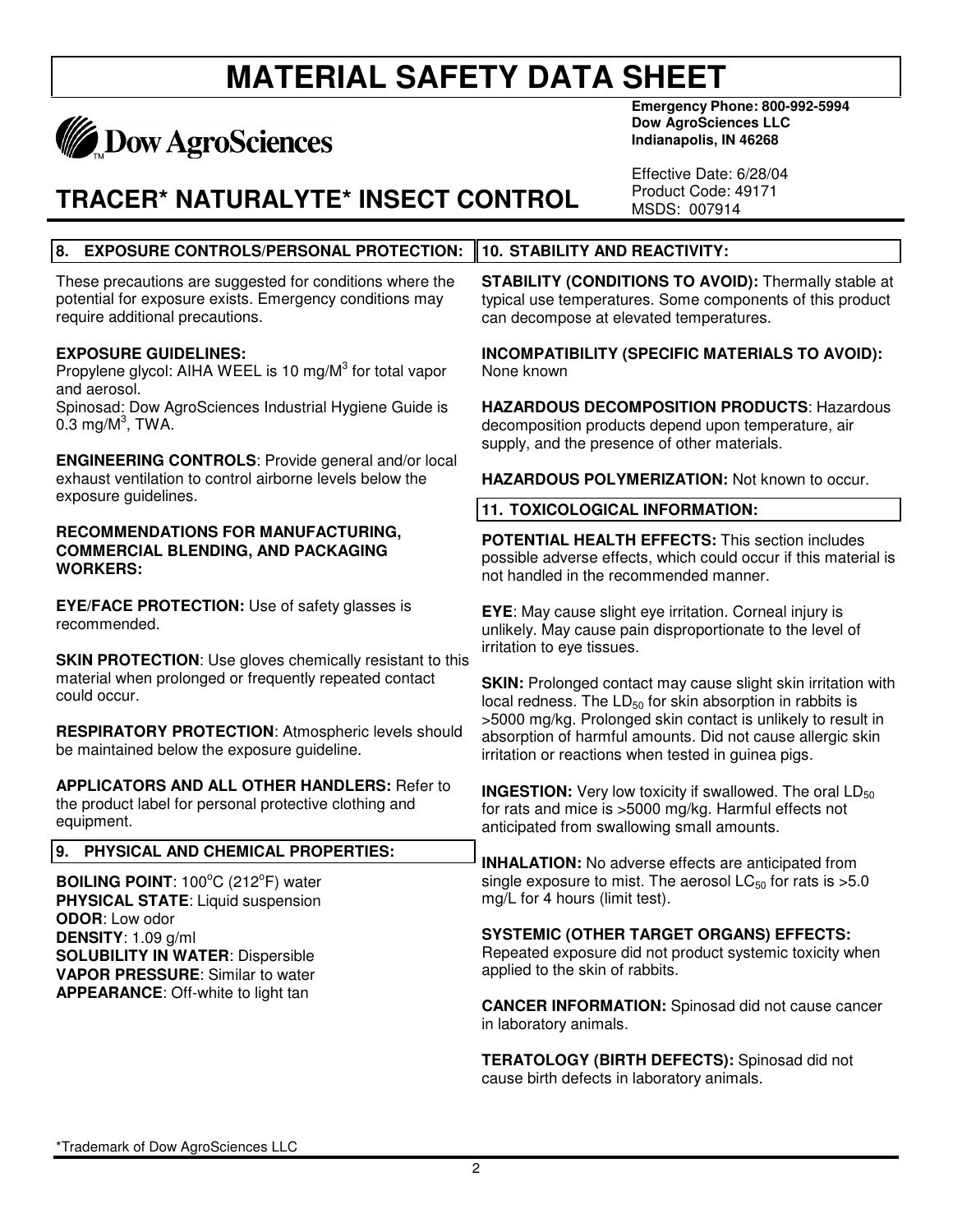# **MATERIAL SAFETY DATA SHEET**



## **TRACER\* NATURALYTE\* INSECT CONTROL**

**REPRODUCTIVE EFFECTS**: Spinosad, in laboratory animal **13. DISPOSAL CONSIDERATIONS:** studies, effects on reproduction have been seen only at doses that produced significant toxicity to the parent animals.

**MUTAGENICITY:** For spinosad, in-vitro and animal mutagenicity studies were negative.

#### **12. ECOLOGICAL INFORMATION:**

#### **ENVIRONMENTAL FATE:**

#### **MOVEMENT & PARTITIONING:**

Based largely or completely on information for spinosad. Bioconcentration potential is low (BCF <100 or Log Pow  $<$ 3).

Based on information for spinosyn A.

Bioconcentration factor (BCF) in fish is 19.

Based on information of spinosyn D.

Bioconcentration factor (BCF) in fish is 33.

#### **DEGRADATION AND PERSISTENCE**:

Based largely or completely on information for spinosad. Based on information for spinosyn A.

The photolysis half-life in soil is 8.68 days.

The photolysis half-life in pH 7 buffer is 0.96 days.

Under aerobic soil conditions the half-life is 9.4 and 17.3 days.

Based on information for spinosyn D.

The photolysis half-life in soil is 9.44 days. The photolysis half-life in pH 7 buffer is 0.84 days.

#### **ECOTOXICOLOGY**:

Material is slightly toxic to aquatic organisms on an acute basis ( $LC_{50}/EC_{50}$  between 10 and 100 mg/L in most sensitive species).

Acute immobilization EC<sub>50</sub> in water flea *(Daphnia magna)* is 16.9 mg/L.

Acute LC<sub>50</sub> in water flea *(Daphnia magna)* is >90.9 mg/L. Acute LC<sub>50</sub> in zebra fish *(Brachydanio rerio)* is >120 mg/L. Acute LC<sub>50</sub> in common carp *(Cyprinus carpio)* is >100 mg/L. The LC<sub>50</sub> in earthworm *(Eisenia foetida)* is >2000 mg/kg. Growth inhibition EC<sub>50</sub> in diatom *(Navicula sp.)* is 0.667 mg/L.

Growth inhibition  $EC_{50}$  in green alga (Selenastrum capricornutum) is >100 mg/L.

Acute contact LC<sub>50</sub> in honeybee *(Apis mellifera)* is 0.12 µg/bee.

Acute oral LD<sub>50</sub> in honeybee *(Apis mellifera)* is 0.11 μg/bee.

**Emergency Phone: 800-992-5994 Dow AgroSciences LLC Indianapolis, IN 46268**

Effective Date: 6/28/04 Product Code: 49171 MSDS: 007914

**DISPOSAL METHOD:** If wastes and/or containers cannot be disposed of according to the product label directions, disposal of this material must be in accordance with your local or area regulatory authorities. This information presented below only applies to the material as supplied. The identification based on characteristic(s) or listing may not apply if the material has been used or otherwise contaminated. It is the responsibility of the waste generator to determine the toxicity and physical properties of the material generated to determine the proper waste identification and disposal methods in compliance with applicable regulations. If the material as supplied becomes a waste, follow all applicable regional, national and local laws and regulations.

#### **14. TRANSPORT INFORMATION:**

#### **U.S. DEPARTMENT OF TRANSPORTATION (DOT) INFORMATION:**

For all package sizes shipped domestically by land: This material is not regulated for transport.

#### **15. REGULATORY INFORMATION:**

**NOTICE:** The information herein is presented in good faith and believed to be accurate as of the effective date shown above. However, no warranty, express or implied, is given. Regulatory requirements are subject to change and may differ from one location to another; it is the buyer's responsibility to ensure that its activities comply with federal, state or provincial, and local laws. The following specific information is made for the purpose of complying with numerous federal, state or provincial, and local laws and regulations.

#### **U.S. REGULATIONS**

**SARA 313 INFORMATION:** To the best of our knowledge, this product contains no chemical subject to SARA Title III Section 313 supplier notification requirements.